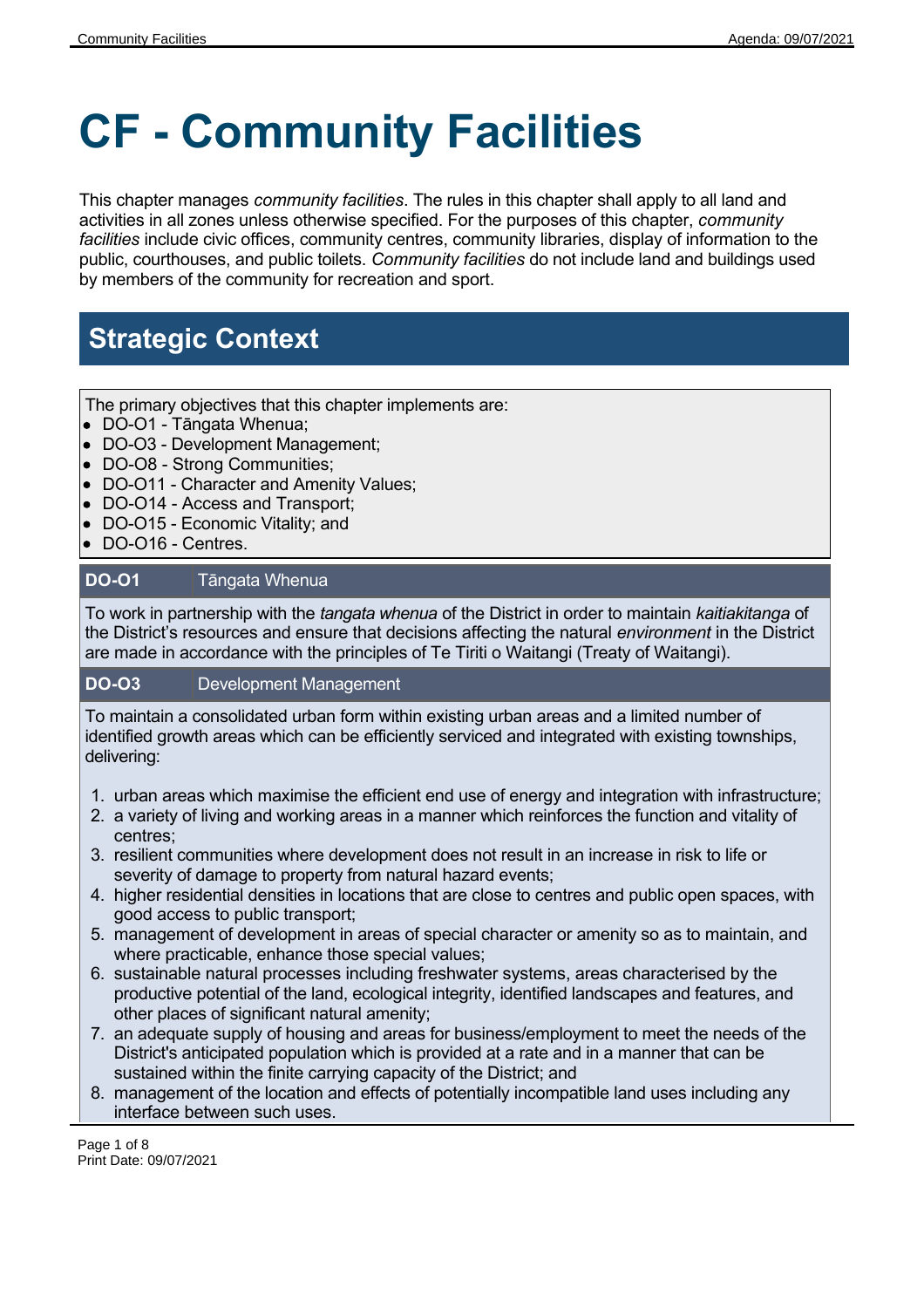#### **DO-O8** Strong Communities

To support a cohesive and inclusive community where people:

- 1. have easy access and connectivity to quality and attractive public places and local social and community services and facilities;
- 2. have increased access to locally produced food, energy and other products and resources;
- 3. have improved health outcomes through opportunities for active living or access to health services; and
- 4. have a strong sense of safety and security in public and private spaces.

## **DO-O11** Character and Amenity Values

To maintain and enhance the unique character and amenity values of the District's distinct communities so that residents and visitors enjoy:

- 1. relaxed, unique and distinct village identities and predominantly low-density residential areas characterised by the presence of mature vegetation, a variety of built forms, the retention of landforms and unique community identities;
- 2. vibrant, lively *town centres* supported by higher density residential and mixed use areas;
- 3. neighbourhood *centres*, village communities and employment areas characterised by high levels of amenity, accessibility and convenience;
- 4. productive rural areas, characterised by openness, natural landforms, areas and corridors of *indigenous vegetation*, and *primary production activities*; and
- 5. well managed interfaces between different types of land use areas (e.g. between living, working and rural areas and between potentially conflicting land uses, so as to minimise adverse *effect*s.

#### **DO-O15** Economic Vitality

To promote sustainable and on-going economic development of the local economy, including the rural sector, with improved number and quality of jobs and investment through:

1.

- a. encouraging *business activities* in appropriate locations within the District, principally through differentiating and managing various types of *business activities* both on the basis of the activity, and the potential local and strategic *effect*s of their operation;
- b. reinforcing a compact, well designed and sustainable regional form supported by an integrated *transport network*;
- c. enabling opportunities to make the economy more resilient and diverse;
- d. providing opportunities for the growth of a low carbon economy, including clean technology;
- e. minimising *reverse sensitivity effect*s on *business activities*, including *primary production activities* ; and
- f. enhancing the amenity of *Working Zones*;

while:

2.

- a. ensuring that economic growth and development is able to be efficiently serviced by *infrastructure*;
- b. encouraging commercial consolidation and the co-location of community services and facilities primarily within the *Paraparaumu Sub-Regional Centre* and *Town Centres*; and
- c. managing contamination, pollution, odour, noise and glare, associated with *business activities,* including *primary production activities*.

Page 2 of 8 Print Date: 09/07/2021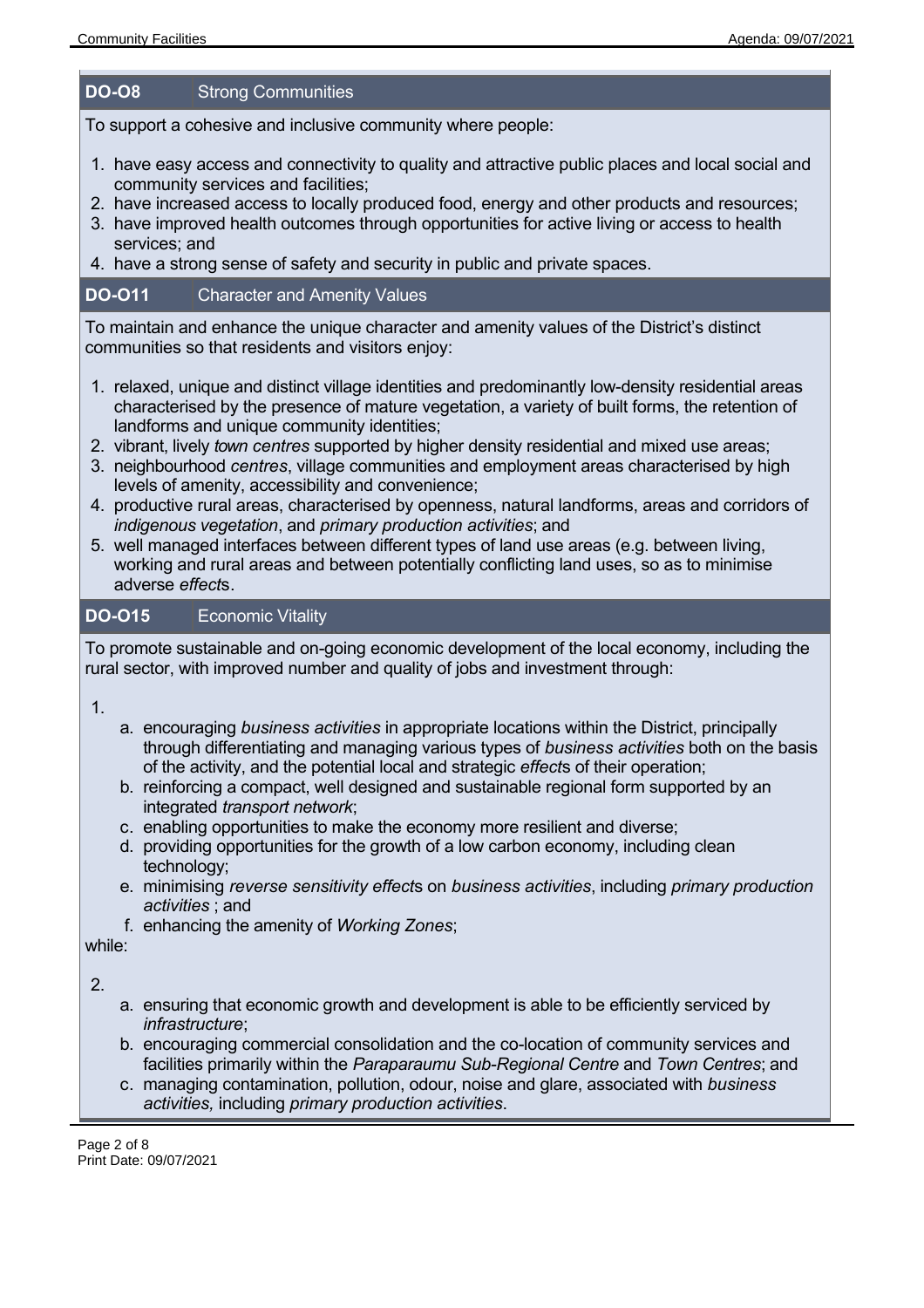#### **DO-O14** Access and Transport

To ensure that the transport system in the District:

- 1. integrates with land use and urban form and maximises accessibility;
- 2. improves the efficiency of travel and maximises mode choice to enable people to act sustainably as well as improving the resilience and health of communities;
- 3. contributes to a strong economy;
- 4. avoids, remedies or mitigates adverse *effect*s on land uses;
- 5. does not have its function and operation unreasonably compromised by other activities;
- 6. is safe, fit for purpose, cost effective and provides good connectivity for all communities; and
- 7. provides for the integrated movement of people, goods and services.

#### **DO-O16** Centres

To have vibrant, safe and economically sustainable *centres* that function as key employment and economic nodes and as a focus for social and community life, as public transport and local service hubs, and as places for living, entertainment and recreation that:

- 1. provide the primary focus for *commercial (*excluding *industrial)*, *retail* and community activities within the District;
- 2. support community cohesion and a sense of place;
- 3. reinforce a compact, well designed and sustainable District and regional form, through promoting and reinforcing a close proximity and good accessibility between living, business and employment areas;
- 4. encourage economic opportunities and *business activities* in a manner which promotes:
	- a. the *Paraparaumu Sub-Regional Centre* as the principal commercial, retail, cultural, civic and tourist centre for the District, to be developed in a manner that:
		- i. achieves an integrated and compact *metropolitan centre zone*, linking all Precincts through a well-connected pedestrian and *transport networks* offering a choice of efficient routes and a quality built environment;
		- ii. provides for a broad range of mutually compatible activities that are integrated with pedestrian and public transport;
		- iii. is supported by opportunities for medium density residential living;
		- iv. consolidates community activities within Precinct B; and
		- v. provides for *commercial* (excluding *industrial*) and *retail activities* in Precincts A1, A2 and C, with some restrictions on the scale and nature of *retail activities* in Precinct C
	- b. the District's *town centres* at a scale and form that provides the urban focus for the commercial (excluding *industrial)*, tourism, education, entertainment, community and civic activities as well as opportunities for medium density residential living, where these meet the needs of the surrounding township community; and
	- c. District's *local centres* to provide for *commercial activities* (excluding *industrial activities*), within a residential context, to primarily serve the local convenience, community and commercial needs of the surrounding residential community.

The rules in this chapter apply to all land and activities in all *zones* unless otherwise specified. Provisions in other chapters of the Plan may also be relevant.

## **Policies**

Page 3 of 8 Print Date: 09/07/2021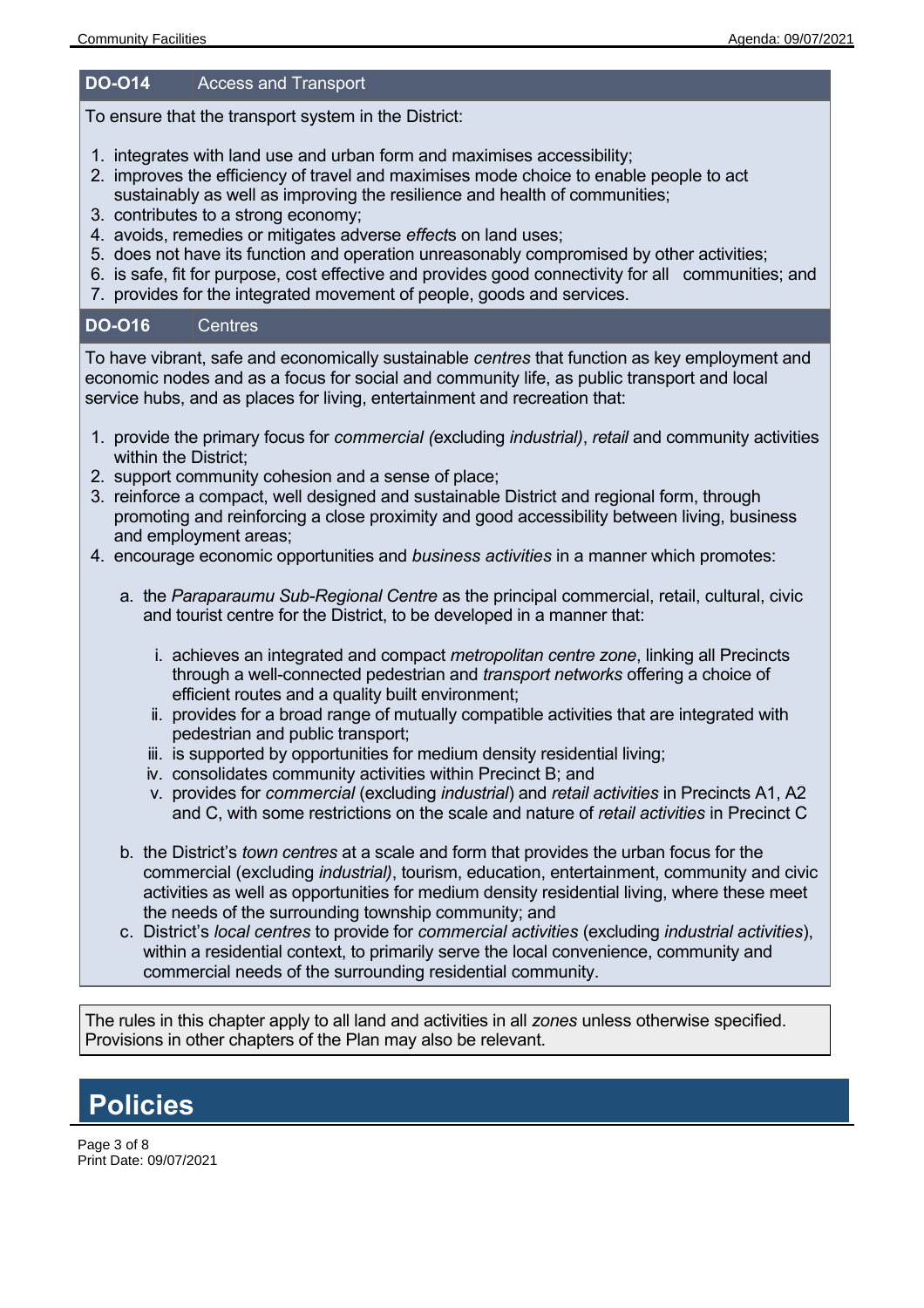| CF-P1                                                                                                                                                                                                                                                 | Development and Operation                                                                                                                                                                                                                                                                                     |  |  |
|-------------------------------------------------------------------------------------------------------------------------------------------------------------------------------------------------------------------------------------------------------|---------------------------------------------------------------------------------------------------------------------------------------------------------------------------------------------------------------------------------------------------------------------------------------------------------------|--|--|
| The development and operation of a range of community facilities, including alterations and<br>additions, will be provided for where significant adverse effects on neighbourhood amenity values<br>and on traffic safety and efficiency are avoided. |                                                                                                                                                                                                                                                                                                               |  |  |
|                                                                                                                                                                                                                                                       | For the purposes of this policy, community facilities include civic offices, community centres,<br>community libraries, display of information to the public, courthouses, and public toilets but does<br>not include land and buildings used by members of the community for recreation and sport.           |  |  |
| CF-P2                                                                                                                                                                                                                                                 | <b>Marae</b>                                                                                                                                                                                                                                                                                                  |  |  |
|                                                                                                                                                                                                                                                       | The sustainable development, restoration or enhancement of marae will enable Māori to fulfil their<br>role of <i>manaakitanga</i> and <i>kaitiakitanga</i> , including provision for:                                                                                                                         |  |  |
| 1. <i>infrastructure</i> and utilities;<br>2. social services, such as Kōhanga reo, Kura Kaupapa Māori and Wānanga, urupā and health<br>services; and                                                                                                 |                                                                                                                                                                                                                                                                                                               |  |  |
| <i>industrial activities).</i>                                                                                                                                                                                                                        | 3. associated customary, cultural or <i>commercial activities</i> (excluding <i>retail activities</i> and                                                                                                                                                                                                     |  |  |
| CF-P3                                                                                                                                                                                                                                                 | Neighbourhood Amenity                                                                                                                                                                                                                                                                                         |  |  |
| neighbourhood by:                                                                                                                                                                                                                                     | The scale, layout and design of <i>community facilities</i> will protect the character and amenity of the                                                                                                                                                                                                     |  |  |
|                                                                                                                                                                                                                                                       | 1. ensuring daylight access to adjoining subject sites is not reduced;<br>2. avoiding the impacts of building bulk and overshadowing on surrounding residential areas,<br>including its outdoor living areas; and<br>3. providing a level of amenity consistent with the surrounding landscape character.     |  |  |
|                                                                                                                                                                                                                                                       | For the purposes of this policy, <i>community facilities</i> include civic offices, community centres,<br>community libraries, display of information to the public, courthouses, and public toilets but does<br>not include land and buildings used by members of the community for recreation and sport.    |  |  |
| CF-P4                                                                                                                                                                                                                                                 | <b>Assessment Criteria</b>                                                                                                                                                                                                                                                                                    |  |  |
|                                                                                                                                                                                                                                                       | The following assessment criteria will be applied, as appropriate, when considering resource<br>consent applications for discretionary and non-complying activities relating to the development<br>and operation of community facilities:                                                                     |  |  |
|                                                                                                                                                                                                                                                       | 1. the objectives and policies for character, amenity, landscape and transport and access<br>relating to the zone in which the facility is located;<br>2. the suitability of the site and the extent to which alternative sites, zones or locations have been                                                 |  |  |
| considered;                                                                                                                                                                                                                                           | 3. whether the activity provides any positive effects to the neighbourhood and wider community,<br>including the extent to which the land use may enhance the amenity of the area;<br>4. whether the scale and intensity of the activity is compatible with surrounding land uses                             |  |  |
|                                                                                                                                                                                                                                                       | (including noise and hours of operation);<br>5. the potential of the activity to generate significant traffic, parking demand, or visitor numbers,                                                                                                                                                            |  |  |
|                                                                                                                                                                                                                                                       | and its impact on the transport network;<br>6. the accessibility of the site for people with disabilities;<br>7. the ability of any proposed buildings (excluding minor buildings) to be integrated with the<br>character of the subject site and locality and whether they are in keeping with the scale and |  |  |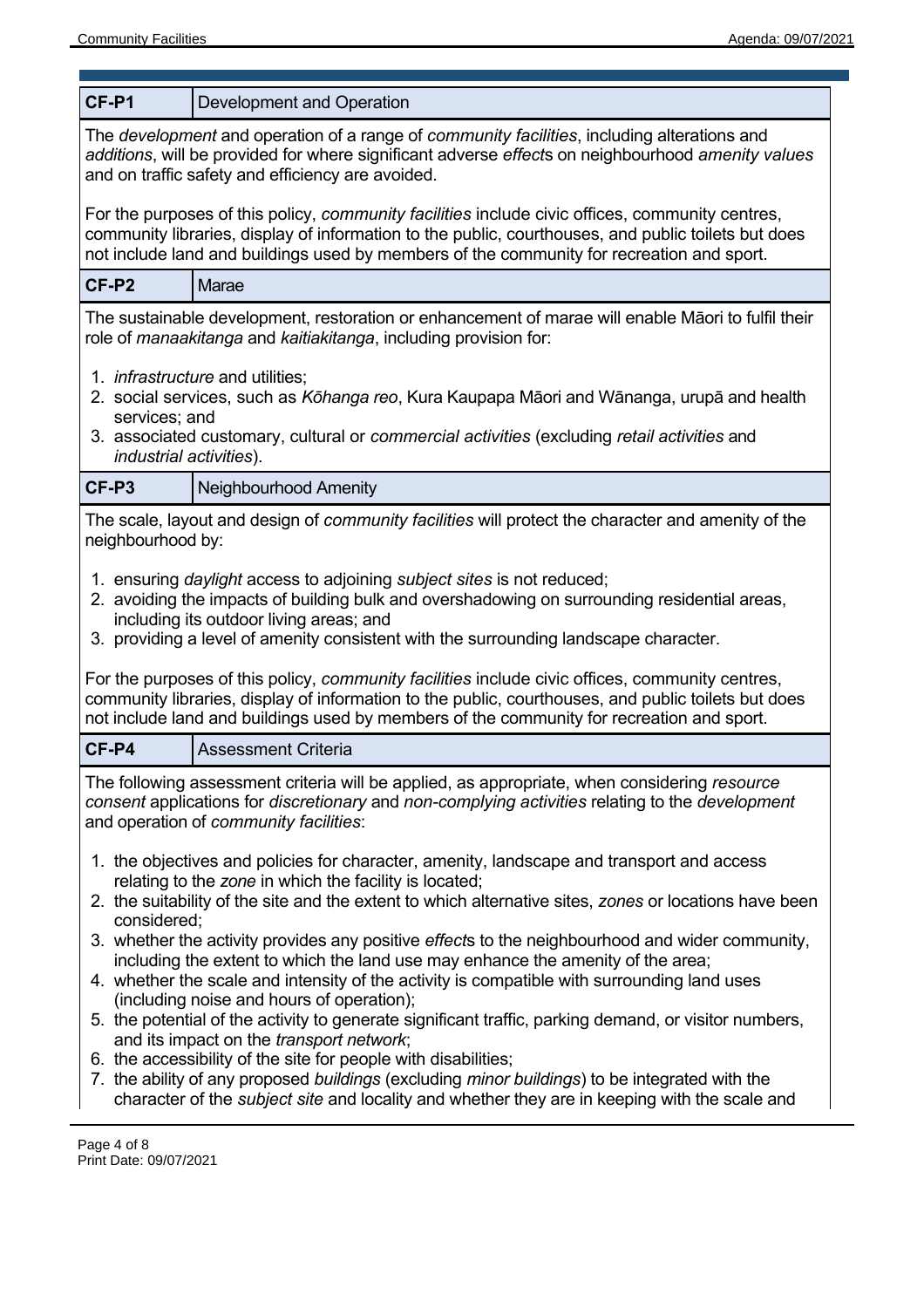appearance of adjoining residential area;

- 8. the potential for the activity to generate adverse impacts in terms of traffic safety, *noise*, odour, *dust*, glare or vibration and the extent to which mitigation options have been evaluated;
- 9. whether the activity is adequately serviced, and can avoid or mitigate any adverse *effect*s it may have on existing *infrastructure* services;
- 10. the potential cumulative impacts having regard to the presence of similar activities located in the vicinity or activities with similar *effect*s; and
- 11. the extent to which the activity contributes to the survival of Māori as a distinct culture and people.

For the purposes of this policy, *community facilities* include civic offices, community centres, community libraries, display of information to the public, courthouses, and public toilets but does not include land and buildings used by members of the community for recreation and sport.

## **Rules**

| CF-R1                        | Any community facility which is not a controlled, restricted discretionary,<br>discretionary or non-complying activity in the rules in this chapter.<br>For the purposes of this rule, <i>community facilities</i> include civic offices, community<br>centres, community libraries, display of information to the public, courthouses, and<br>public toilets but does not include land and buildings used by members of the<br>community for recreation and sport.                                                                                                                                                                                           |
|------------------------------|---------------------------------------------------------------------------------------------------------------------------------------------------------------------------------------------------------------------------------------------------------------------------------------------------------------------------------------------------------------------------------------------------------------------------------------------------------------------------------------------------------------------------------------------------------------------------------------------------------------------------------------------------------------|
| Permitted<br>Activity        | <b>Standards</b><br>1. The activity complies with all <i>permitted activity</i> standards in this chapter.                                                                                                                                                                                                                                                                                                                                                                                                                                                                                                                                                    |
| CF-R <sub>2</sub>            | Any new community facilities and extensions to existing community facilities within<br>the building footprint specified in CF-Table 1.<br>For the purposes of this rule, community facilities include civic offices, community<br>centres, community libraries, display of information to the public, courthouses, and<br>public toilets but does not include land and buildings used by members of the<br>community for recreation and sport.<br>Measurement criteria apply to activities under this rule.                                                                                                                                                   |
| Permitted<br><b>Activity</b> | <b>Standards</b><br>1. Facilities are not located in any Rural Zone, Natural Open Space Zone or any<br>Open Space Zone (excluding the private recreation and leisure precinct),<br>except marae in the Rural<br>2. Buildings (excluding minor buildings) used for a community facility must be<br>permitted to occupy the maximum gross floor area or maximum building<br>coverage of a subject site listed in CF-Table 1, whichever is the greater.<br>3. Hours of operation<br>a. Residential Zones:<br>i. activities (including service deliveries) associated with a community<br>facility in a residential zone, or within 50 metres of any subject site |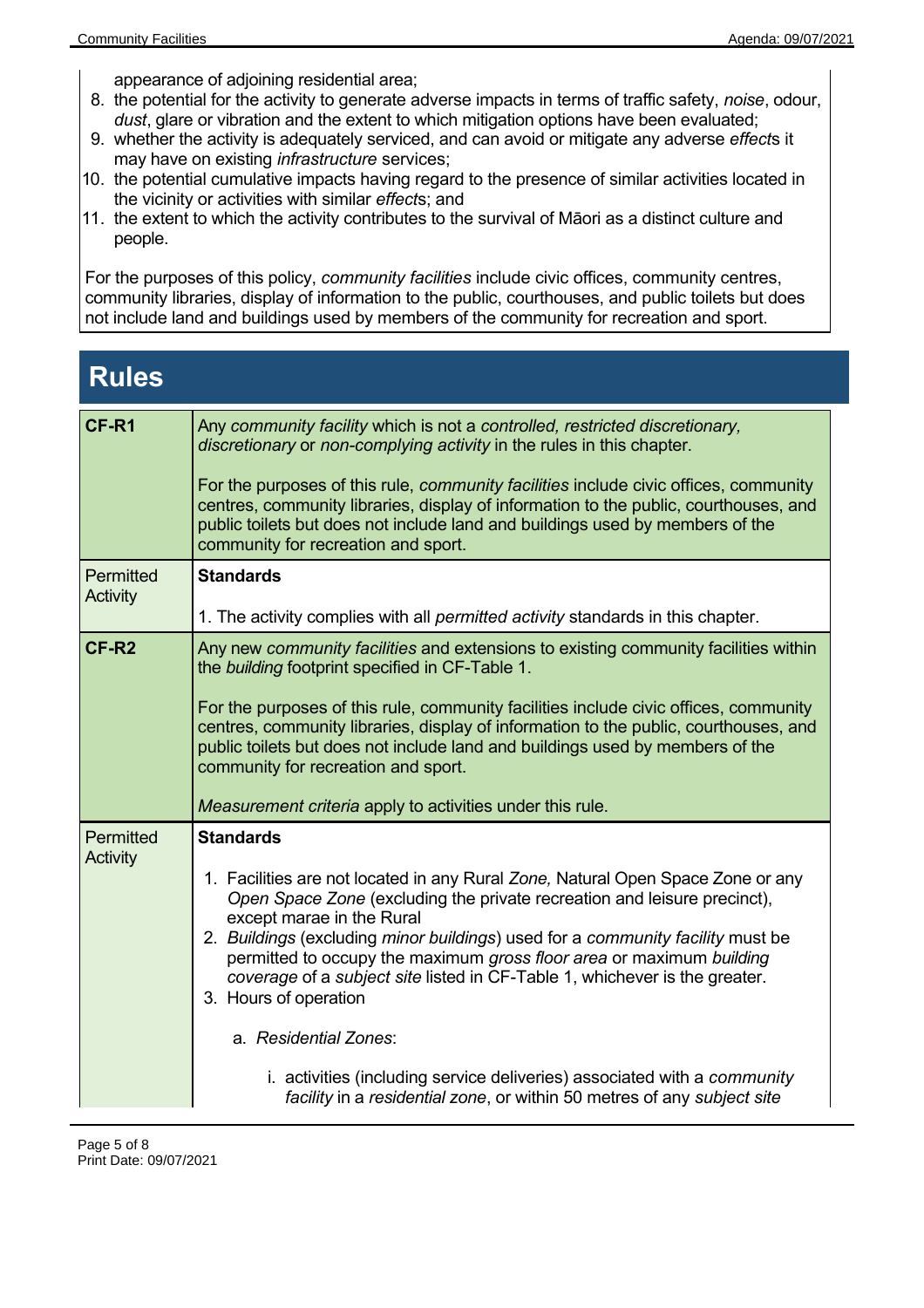| within a residential zone, must be carried out between 7.30am and<br>9.00pm other than Church services or those activities that by necessity<br>operate on a 24 hour a day basis; and                                                                                                                                                                                                                                                                                                                       |
|-------------------------------------------------------------------------------------------------------------------------------------------------------------------------------------------------------------------------------------------------------------------------------------------------------------------------------------------------------------------------------------------------------------------------------------------------------------------------------------------------------------|
| b. all other Zones:                                                                                                                                                                                                                                                                                                                                                                                                                                                                                         |
| i. activities (including service deliveries) associated with a community<br>facility must be carried out between 7.30am and 11.00pm other than<br>Church services or those activities that by necessity operate on a 24<br>hour a day basis.                                                                                                                                                                                                                                                                |
| Landscaping                                                                                                                                                                                                                                                                                                                                                                                                                                                                                                 |
| 4. Where community facilities are in a Residential Zone, the site must be<br>landscaped for a minimum depth of 2 metres from the road boundary. Any<br>landscaping between the public entrance to the facility and any road frontage<br>must not exceed 2 metres in height (above original ground level).                                                                                                                                                                                                   |
| Retail activities associated with community facilities                                                                                                                                                                                                                                                                                                                                                                                                                                                      |
| 5. There shall be no retail component within a <i>community facility</i> , except for in<br>Centres Zones. Retail activities associated with community facilities in Centres<br>Zones must be ancillary to the community facility and not exceed the zone's<br>maximum gross floor area and building coverage retail standards.<br>6. The commercial or retail activity on a marae must be associated with the<br>customary activities of the marae and not exceed a gross floor area of 50m <sup>2</sup> . |
| <b>Measurement Criteria:</b>                                                                                                                                                                                                                                                                                                                                                                                                                                                                                |
| When measuring building coverage, include:<br>a. any part of the site subject to a designation that may be taken or acquired under<br>the Public Works Act 1981.                                                                                                                                                                                                                                                                                                                                            |
| Exclude:<br>a. any section of any buildings that extends out beyond the ground floor level limits<br>of the building and overhangs the ground.<br>b. The footprint of any minor building                                                                                                                                                                                                                                                                                                                    |
| When measuring gross floor area, include:<br>a. covered yards and areas covered by a roof but not enclosed by walls                                                                                                                                                                                                                                                                                                                                                                                         |
| Exclude:<br>a. uncovered stairways;<br>b. floor space in terraces (open or roofed), external balconies, breezeways or<br>porches;<br>c. roof car parking, lift towers and machinery rooms on the roof having a floor area<br>of not more than 200m <sup>2</sup> ;<br>d. car parking areas; and<br>e. floor space of interior balconies and mezzanines not used by the public.                                                                                                                               |

| <b>CF-Table 1</b> | L <sub>Z</sub> one | Maximum building | Maximum Gross Floor |
|-------------------|--------------------|------------------|---------------------|
|                   |                    | coverage         | Area                |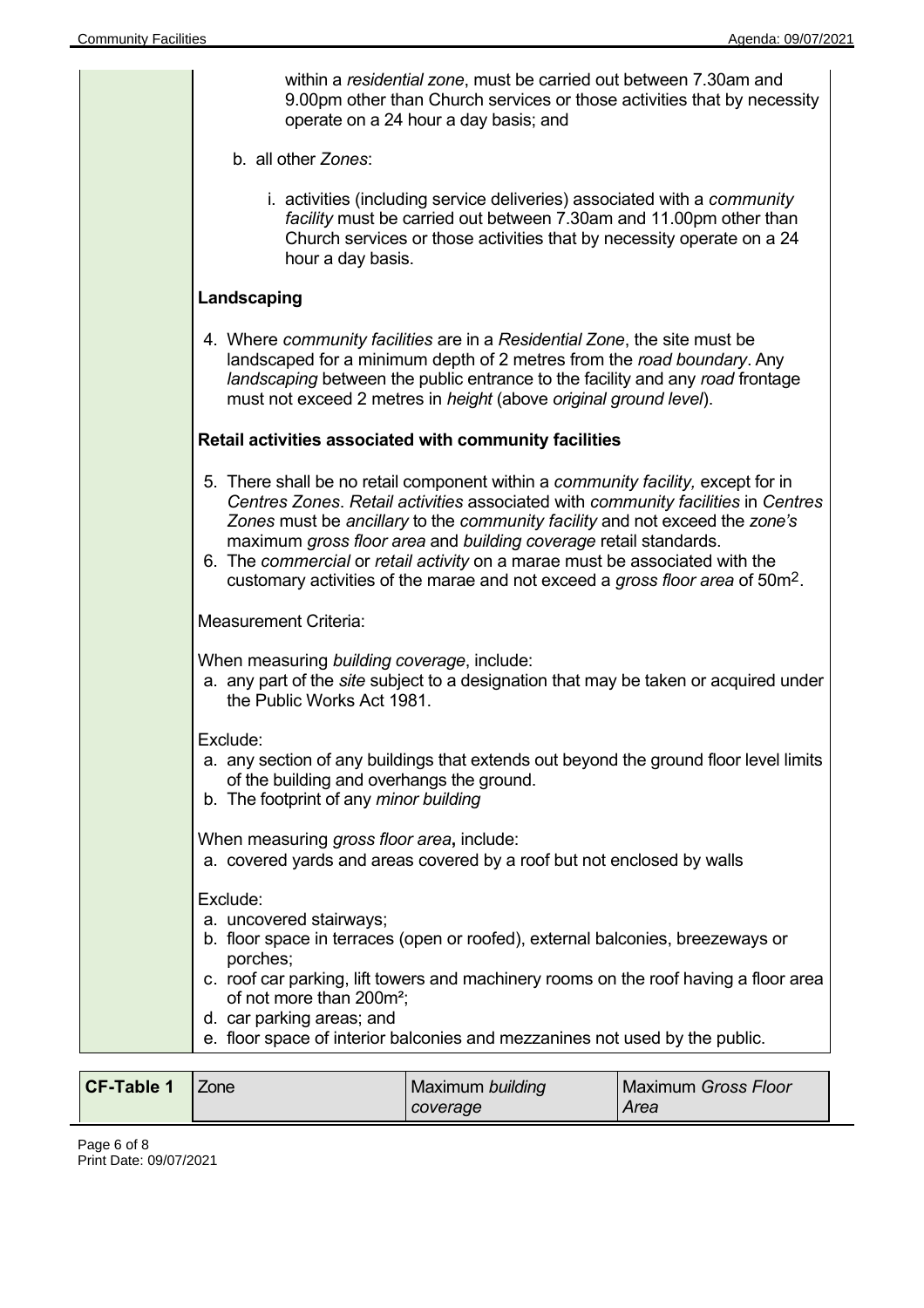|                                                              | <b>Residential Zones</b>                                                                                                                                                                                                                                                                                                                                                                                                                                                                                                                                                                                                                                                                                                                                                                                                               | 35% |                                                                                                                                                                                         | 200m <sup>2</sup>                                                                                                                                                                                                                                                                                                                                                                                                                                                                                                                                                                                                                                                                                                                                                                                |
|--------------------------------------------------------------|----------------------------------------------------------------------------------------------------------------------------------------------------------------------------------------------------------------------------------------------------------------------------------------------------------------------------------------------------------------------------------------------------------------------------------------------------------------------------------------------------------------------------------------------------------------------------------------------------------------------------------------------------------------------------------------------------------------------------------------------------------------------------------------------------------------------------------------|-----|-----------------------------------------------------------------------------------------------------------------------------------------------------------------------------------------|--------------------------------------------------------------------------------------------------------------------------------------------------------------------------------------------------------------------------------------------------------------------------------------------------------------------------------------------------------------------------------------------------------------------------------------------------------------------------------------------------------------------------------------------------------------------------------------------------------------------------------------------------------------------------------------------------------------------------------------------------------------------------------------------------|
|                                                              | Within 50 metres of a<br><b>Residential Zone</b>                                                                                                                                                                                                                                                                                                                                                                                                                                                                                                                                                                                                                                                                                                                                                                                       |     | 35%                                                                                                                                                                                     | 400m <sup>2</sup>                                                                                                                                                                                                                                                                                                                                                                                                                                                                                                                                                                                                                                                                                                                                                                                |
|                                                              | Centres Zone, Hospital<br>Zone and Industrial Zones                                                                                                                                                                                                                                                                                                                                                                                                                                                                                                                                                                                                                                                                                                                                                                                    |     | 100%                                                                                                                                                                                    | No limit                                                                                                                                                                                                                                                                                                                                                                                                                                                                                                                                                                                                                                                                                                                                                                                         |
|                                                              | All other zones (including<br>marae in Rural Zone)                                                                                                                                                                                                                                                                                                                                                                                                                                                                                                                                                                                                                                                                                                                                                                                     |     | 35%                                                                                                                                                                                     | 400m <sup>2</sup>                                                                                                                                                                                                                                                                                                                                                                                                                                                                                                                                                                                                                                                                                                                                                                                |
| CF-R <sub>3</sub>                                            | Community facilities in the residential zones and marae in all zones (including the<br>private recreation and leisure precinct but excluding the natural open space zone<br>and other precincts in the open space zone), which exceed the maximum building<br>coverage but comply with all other permitted activity standards under rule CF-R2.<br><b>Criteria for notification:</b><br>The written approval of persons will not be required and applications under this<br>Rule will not be served on any person or notified.<br>For the purposes of this rule, community facilities include civic offices, community<br>centres, community libraries, display of information to the public, courthouses, and<br>public toilets but does not include land and buildings used by members of the<br>community for recreation and sport. |     |                                                                                                                                                                                         |                                                                                                                                                                                                                                                                                                                                                                                                                                                                                                                                                                                                                                                                                                                                                                                                  |
| <b>Restricted</b><br><b>Discretionary</b><br><b>Activity</b> | <b>Standards</b><br>1. All buildings (excluding minor<br>buildings) used for a community<br>facility including marae, shall be<br>permitted to occupy a maximum<br>building coverage of 40% or the<br>following maximum gross floor area<br>(GFA), whichever is the greater:<br>a. In Residential Zones - 300m <sup>2</sup><br><b>GFA</b><br>b. Within 50 metres of a<br>Residential Zone - 300m <sup>2</sup> GFA<br>c. In Centres, Hospital and General<br>Industrial Zones - No limit<br>d. In all other zones (including<br>marae in Rural Zone) – $500m^2$                                                                                                                                                                                                                                                                         |     | <b>Matters of Discretion</b><br>from activity.<br>buildings) and signs.<br>7. Effects on transport.<br>8. Traffic effects.<br>14. Public safety.<br>15. Disabled access.<br>management. | 1. Any positive effects to be derived<br>2. Layout, design and location of<br>proposed buildings (excluding minor<br>3. Appropriateness of the proposed use.<br>4. Visual, character and amenity effects.<br>5. Context and surroundings.<br>6. Degree of compliance with Council's<br><b>Subdivision and Development</b><br>Principles and Requirements, 2012.<br>9. Effects on historic heritage.<br>10. Effects on an ecological site,<br>geological feature, outstanding natural<br>feature and landscape, or area of<br>outstanding or high natural character.<br>11. Natural hazard risk management.<br>12. Location and design of services.<br>13. Suitability of landscaping.<br>16. Noise and lighting effects.<br>17. Adequacy of the methods of<br>mitigation, remediation or ongoing |

Page 7 of 8 Print Date: 09/07/2021